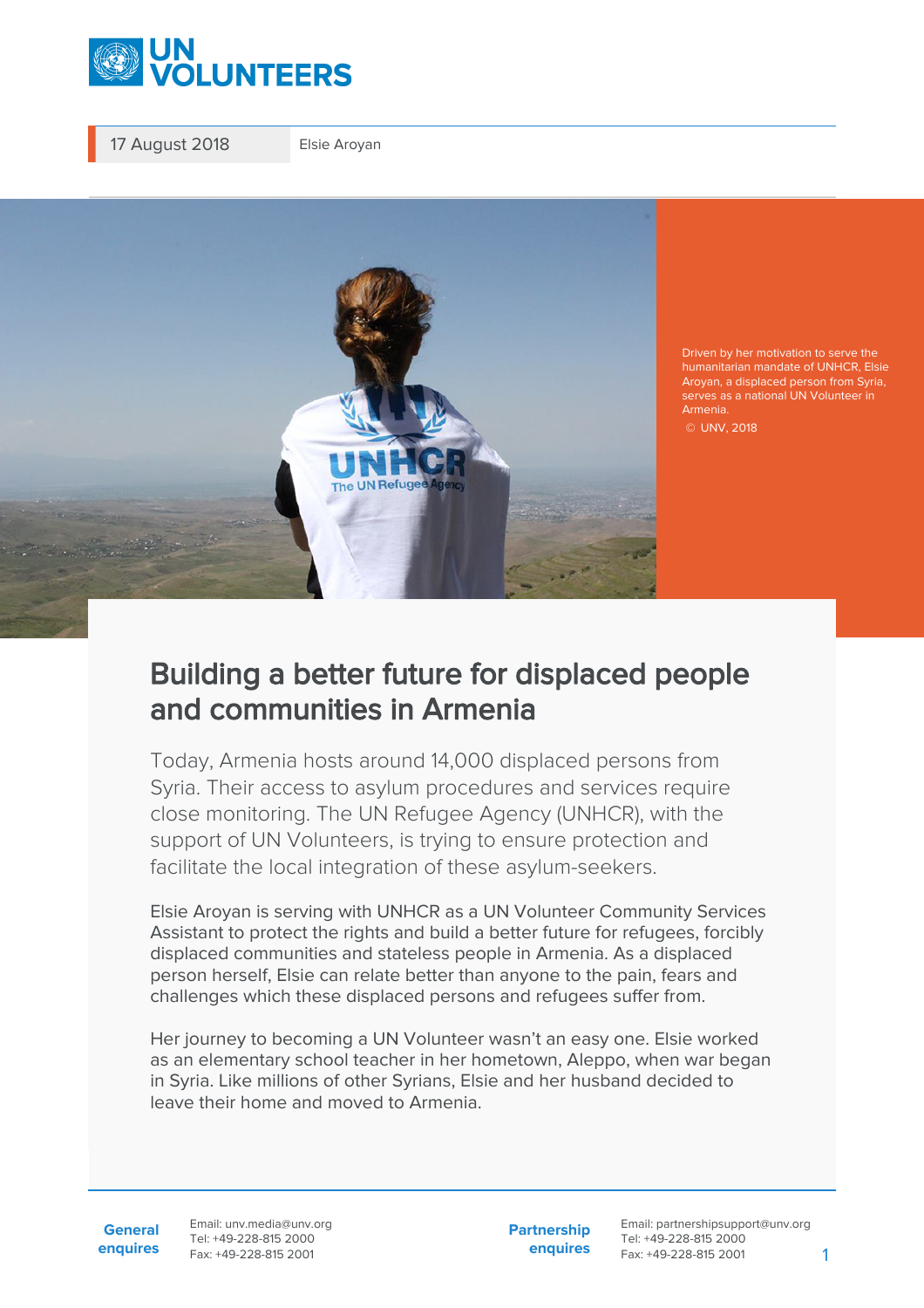

Despite many obstacles complicating her integration, including the language barrier, Elsie was able to smoothly enter the labour market in Armenia by joining UNDP's "Youth Career Trail" initiative. This initiative offered a sixmonth paid internship programme for 60 graduates, mostly from Syria and Ukraine, to obtain the necessary work experience in areas relevant to their education and gain practical knowledge for future job opportunities.

This experience allowed her to prepare for her career with the United Nations. Driven by her motivation to serve UNHCR's humanitarian mandate as a UN Volunteer, Elsie first became an intern and then a national UN Volunteer.

**COULT A During my challenging path to becoming a UN** Volunteer, I learned to achieve my goals even if they seem to be far and hard to be achieved. I learned not to give up, but on the contrary to continue my journey with more persistence. I strongly believe that it is never too late for any new beginning. --Elsie Aroyan, UN Volunteer with UNHCR, Armenia

As Community Services Assistant, Elsie provides face-to-face and telephone phone counselling to asylum-seekers and refugees who come to Armenia from Iran, Iraq, Yemen, Syria, Turkey, Ukraine and other countries. She conducts regular monitoring visits and meets with the asylum-seekers to make sure that they know their rights and that their needs are properly addressed by the partners. In her daily work, she also tries to create opportunities through various UNHCR projects.

Elsie Aroyan, a displaced person from Syria, serves as a national UN Volunteer in Armenia. Here she explains asylum procedures during a counselling session. (UNV, 2018)

One of the projects aimimg to support integration and improve the living conditions of asylum-seekers and refugees is called Community-based

**General**

**enquires** Fax: +49-228-815 2001 Email: unv.media@unv.org Tel: +49-228-815 2000

**Partnership enquires** Email: partnershipsupport@unv.org Tel: +49-228-815 2000 Fax: +49-228-815 2001 2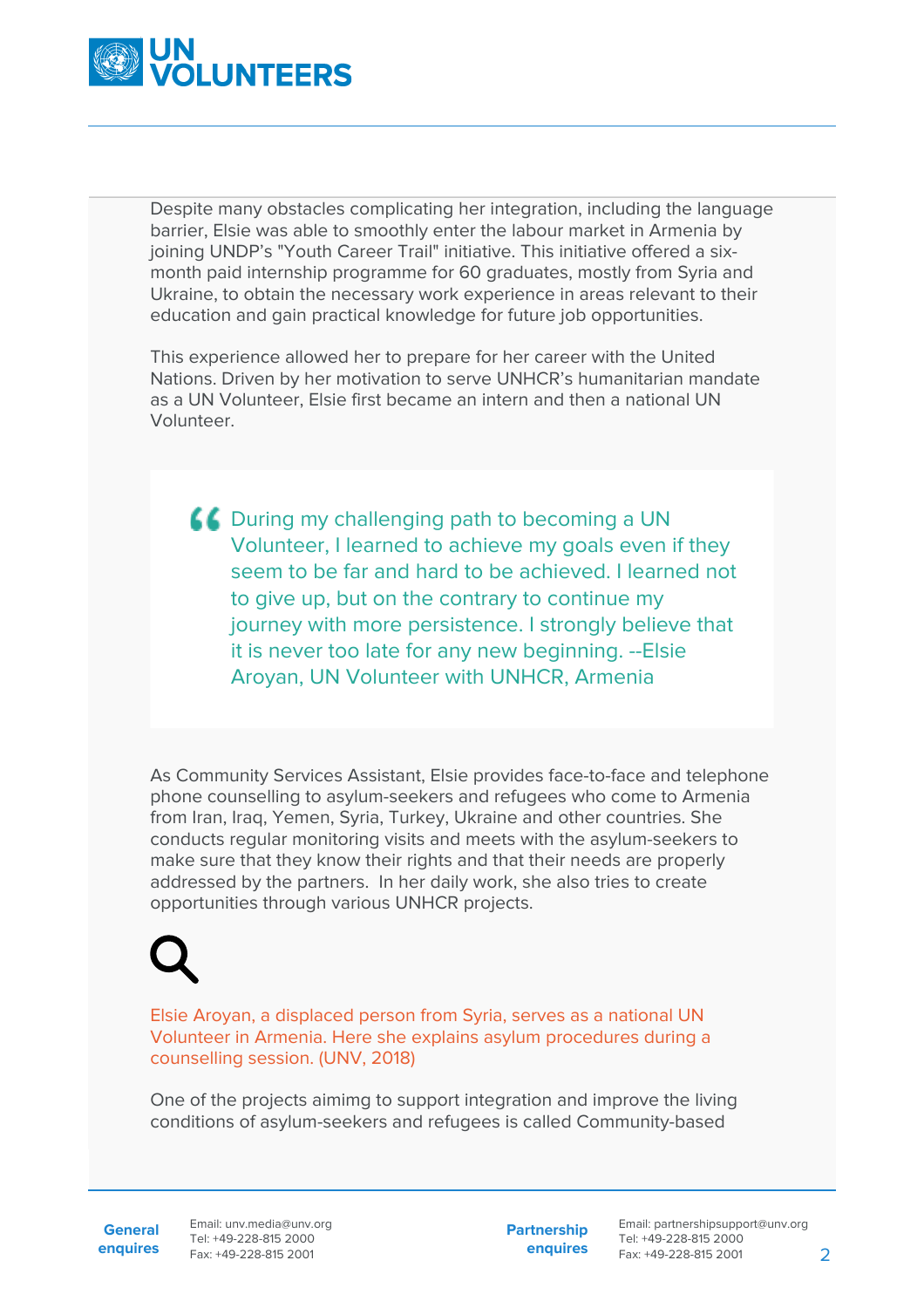

Protection Learning Programme. Elsie contributed to this project by identifying four refugee communities in need of technological support and now works to improve the wellbeing and livelihood of the project beneficiaries and the larger host community, through networking, socialization, awareness raising, employment opportunities, etc. Some 178 persons of concern and 40 locals from the host communities will benefit from this project.

Elsie is also member in the Rental Panel Committee which provides rental subsidy for the most vulnerable displaced families. This project has supported hundreds of vulnerable families in having shelter by providing partial rental subsidy for them since 2014.

Additionally, Elsie represents UNHCR in the Income Generation In-kind Grant Project Committee. This project aims to boost the economic selfreliance of individuals, families and/or small groups of people of concern through providing necessary tools for family business start-ups based on proposals submitted by potential beneficiaries of the project.

KK We are so pleased to have UN Volunteers with us. Volunteers help us spread the spirit of volunteerism in Armenia and ensure that everyone knows that every human being, be s/he a refugee or anyone else, deserves to live a safe life in dignity. This is what UNHCR and UN Volunteers are trying to achieve for refugees. --Never Sargsyan, Head of Programme Unit, UNHCR Armenia

On World Humanitarian Day and every day, UNHCR, Elsie and other UN Volunteers, often refugees and displaced young people themselves, work tirelessly to successfully implement projects for integration of asylumseekers and refugees in Armenia. They aspire to reach a broader network of various audiences, including government, civil society and media, private sector and academia, to inspire everyone to show solidarity for refugees and lend a helping hand in promoting their rights.

**General**

**enquires** Fax: +49-228-815 2001 Email: unv.media@unv.org Tel: +49-228-815 2000

**Partnership enquires**

Email: partnershipsupport@unv.org Tel: +49-228-815 2000 Fax: +49-228-815 2001 3